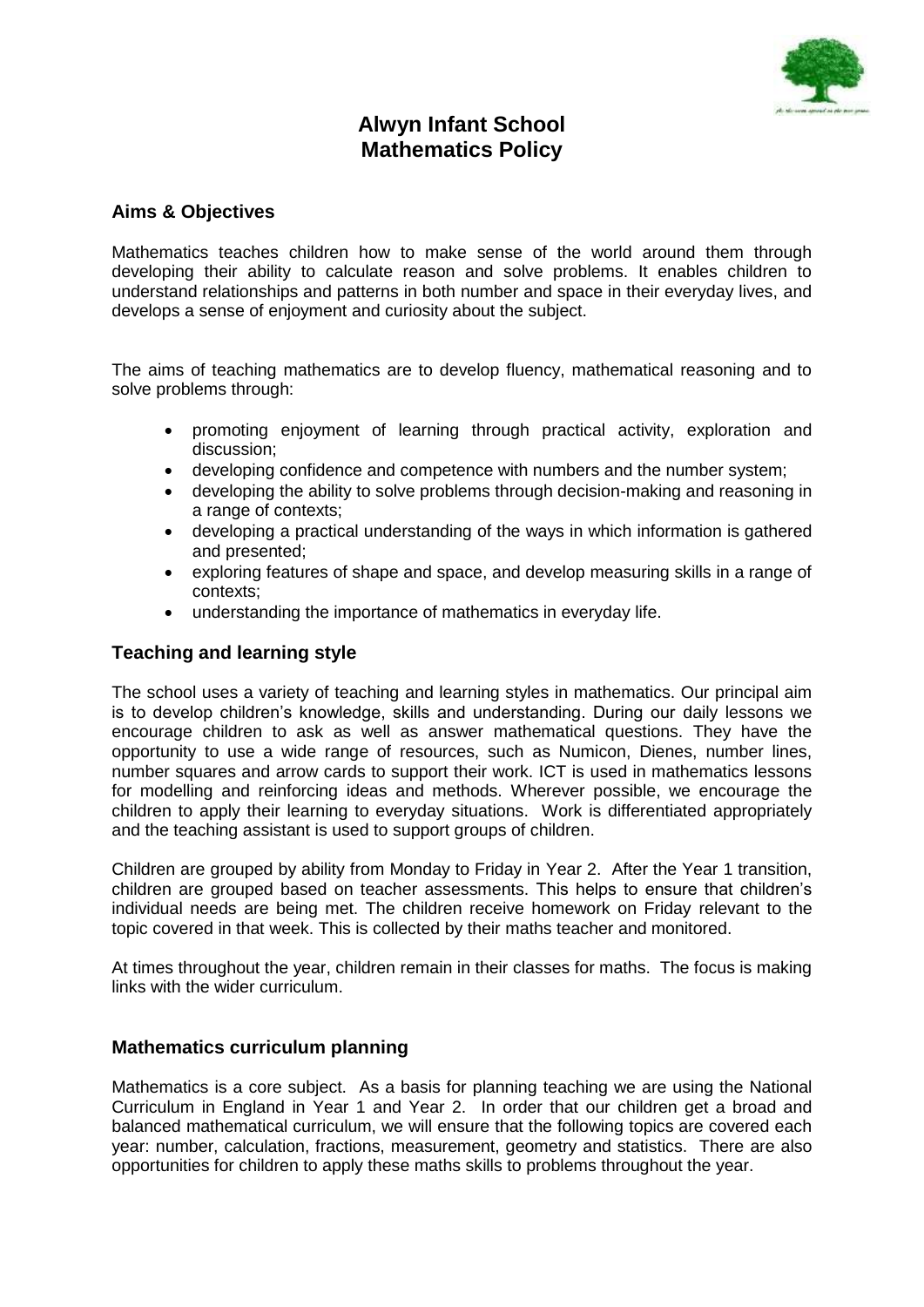It is the class teacher who completes the weekly plans for the teaching of mathematics. These weekly plans list the specific learning objectives and expected outcomes for each lesson, and give details of how the lessons are to be taught. The class teacher keeps these individual plans.

# **The Foundation Stage**

We teach mathematics in our reception classes. We use the Statutory Framework for Early Years Foundation Stage and relate the mathematical aspects of the children's work to the objectives set out in the Early Learning Goals, which underpin the curriculum planning for children aged three to five. We give all the children ample opportunity to develop their understanding of number, measurement, pattern, shape and space, through varied activities that allow them to enjoy, explore, practise and talk confidently about mathematics.

# **Contribution of mathematics to teaching in other curriculum areas**

### **English**

The teaching of Mathematics contributes significantly to children's understanding of English in our school by actively promoting the skills of reading, writing, speaking and listening. For example, in mathematics lessons we expect children to read and interpret problems, in order to identify the mathematics involved. They are also improving their command of English when they explain and present their work to others during plenary sessions. In English lessons, too, maths can contribute: younger children enjoy stories and rhyme that rely on counting and sequencing, while older children encounter mathematical vocabulary, graphs and charts when reading non-fiction texts. Handwriting lessons also contribute to the correct letter formation of the digits zero to nine.

#### **Personal, social and health education (PSHE) and citizenship**

Mathematics contributes to the teaching of PSHE and citizenship. The work that children do outside their normal lessons encourages independent study and helps them to become increasingly responsible for their own learning. The planned activities that children do within the classroom encourage them to work together and respect each other's views. We present older children with real-life situations in their mathematics work on the spending of money.

#### **Spiritual, moral, social and cultural development**

The teaching of mathematics supports the social development of our children through the way we expect them to work with each other in lessons. We group children so that they work together, and we give them the chance to discuss their ideas and results.

#### **Mathematics and Computing**

Computing enhances the teaching of mathematics significantly, because Information and Communication Technology is particularly useful for mathematical tasks. It also offers ways of impacting on learning which are not possible with conventional methods. Teachers can use software to present information visually, dynamically and interactively, so that children understand concepts more quickly. Children use ICT to communicate results with appropriate mathematical symbols.

The computing curriculum provides opportunities for children to apply their mathematical skills, such as programming Beebots or writing algorithms (a sequence of instructions) using directional language.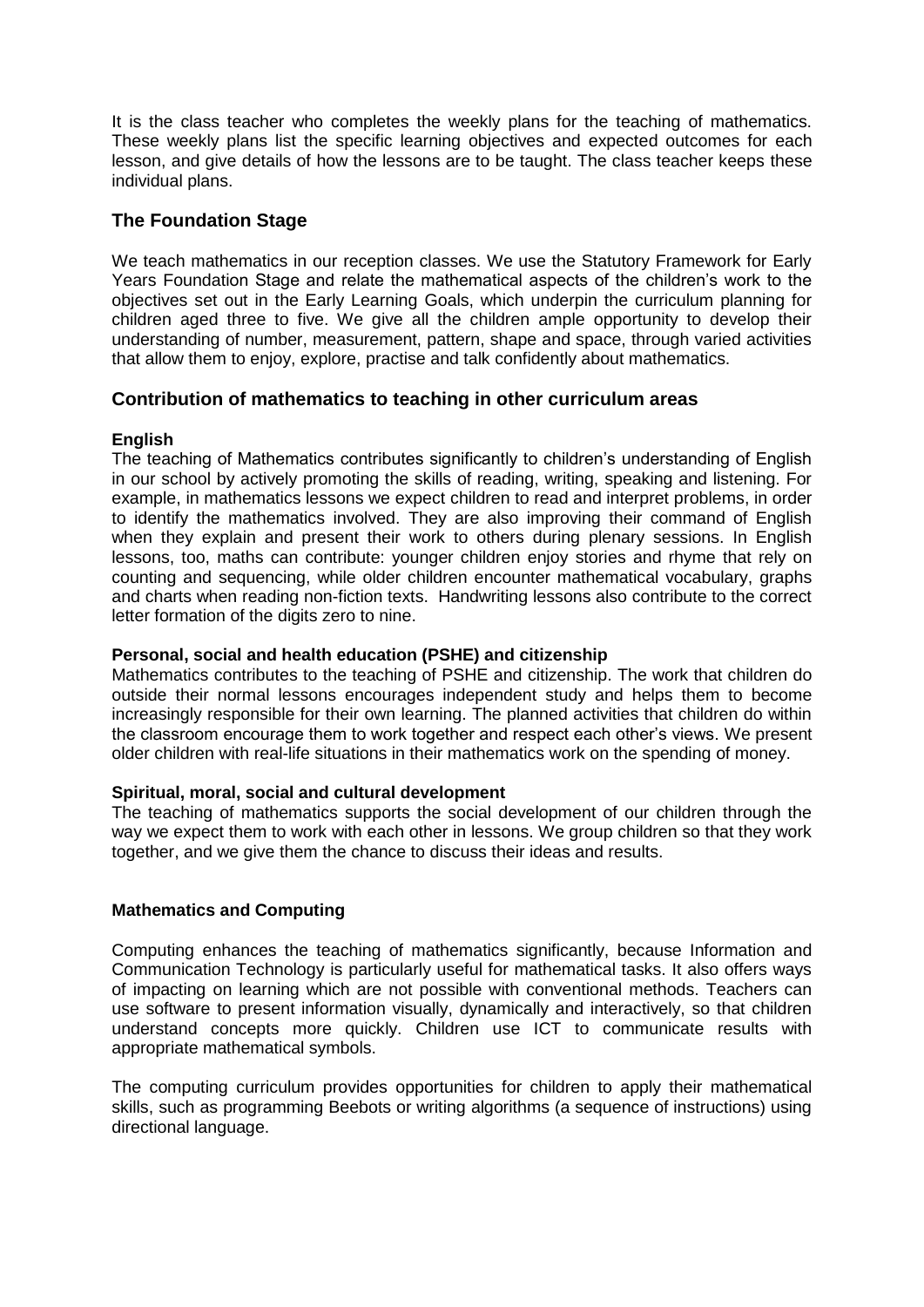### **Mathematics and inclusion**

At our school we teach mathematics to all children, whatever their ability and individual needs. Mathematics forms part of the school curriculum policy to provide a broad and balanced education to all children. Through our mathematics teaching we provide learning opportunities that enable all pupils to make good progress. We strive hard to meet the needs of those pupils with special educational needs, those with disabilities, those with special gifts and talents and those learning English as an additional language, and we take all reasonable steps to achieve this.

When progress falls significantly outside the expected range, the child may have special educational needs. Our assessment process looks at a range of factors – classroom organisation, teaching materials, teaching style, and differentiation – so that we can take some additional or different action to enable the child to learn more effectively. Attainment and progress are measured against the objectives in the curriculum. This allows us to monitor and ensure our teaching is matched to the child's needs.

Intervention through School Action and School Action Plus will lead to the creation of an Individual Education Plan (IEP) for children with special educational needs. The IEP may include, as appropriate, specific targets relating to mathematics.

# **Assessment for learning**

Teachers will assess children's work in mathematics from three aspects (long-term, mediumterm and short-term). We use short-term assessments to help us adjust our daily plans. These short-term assessments are closely matched to the teaching objectives.

We make medium-term assessments to measure progress against the key objectives, and to help us plan the next unit of work. We use the class record of the key objectives as the recording format for this.

We make long-term assessments towards the end of the school year, and we use these to assess progress against school and national targets. We can then set targets for the next school year and make a summary of each child's progress before discussing it with parents. We pass this information on to the next teacher at the end of the year, so that s/he can plan for the new school year. We make the long-term assessments with the help of end-of-year tests and teacher assessments. In Year 2, we use the national tests for children and make annual assessments of children's progress measured against the level descriptions of the National Curriculum.

#### **Resources**

All classrooms have a wide range of appropriate small apparatus, such as Numicon and number lines. A variety of resources are available from the central storage area and a range of software is available to support work with the computers.

#### **Monitoring and review**

The co-ordination of the Maths curriculum is the responsibility of the subject leader, who also:

 supports colleagues in their teaching, by keeping abreast of current developments in Maths and by providing a strategic lead and direction for this subject;